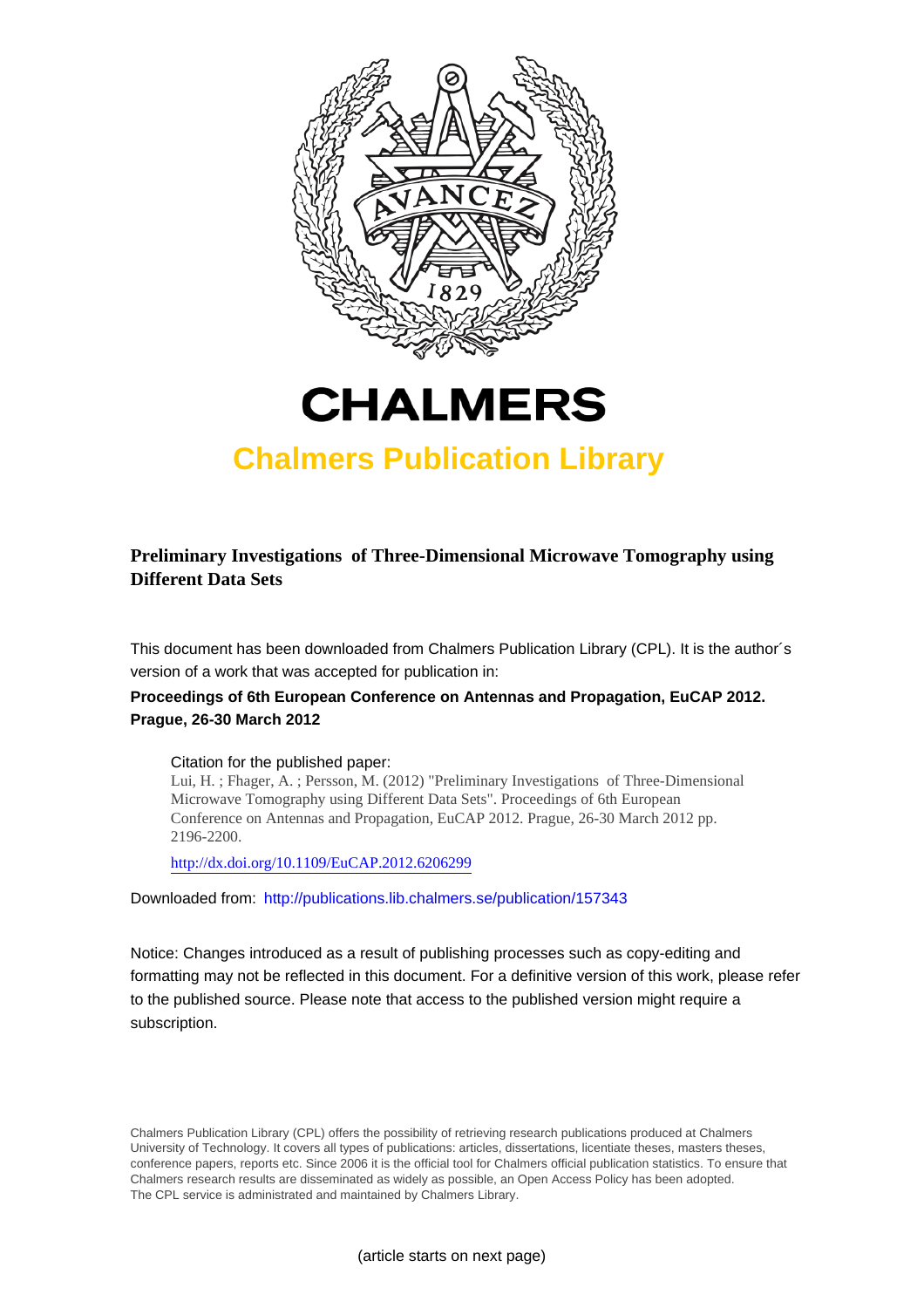# Preliminary Investigations of Three-Dimensional Microwave Tomography Using Different Data Sets

Hoi-Shun Lui, Andreas Fhager, Mikael Persson Department of Signals and Systems Chalmers University of Technology, Gothenburg, Sweden antony.lui@chalmers.se

*Abstract***—Owing to the extensive amount of computing resources required for solving the non-linear microwave inverse scattering problems, previous numerical studies have mainly been focus on two-dimensional inverse scattering problemw. In threedimensional cases, the vectorial nature of electromagnetic waves has to be properly handled. In this paper, preliminary investigations of using vertical and horizontal components of the scattered near-field are considered. The forward data is first evaluated quantitatively and image reconstruction using the two different sets of data from the same scattering problem is performed.** 

*Keywords- microwave breast imaging, inverse scattering, microwave tomography, transient electromagnetic field, ultra wideband imaging* 

## I. INTRODUCTION

Detection and imaging of tumor inside breast using microwave technologies have been of significant interest in the last two decades. Compared to X-ray mammography which is currently used routinely in hospital for breast cancer screening, microwave radiation is non-ionizing which is less harmful to the subject. Under microwave illumination, the dielectric contrast between healthy glandular tissue and malignant tumor is higher as compared to using X-ray [1]. With these motivations in mind, many research groups all over the world have been working on the problem.

In general, there are two ways to approach this problem, namely the radar-based approach [1] and the tomography approach [2]-[3]. The radar-based approach aims to identify the presence and location of the strong scatterer due to the huge contrast between the tumor and the glandular tissue. This involves focusing reflections from the breast volume, which is a coherent-sum process adapted from synthetic aperture radar (SAR) [1]. On the other hand, the tomography approach aims to reproduce the dielectric profiles of the entire breast volume. This involves solving the inverse scattering problem. Due to the huge contrast between the tumor and the glandular tissue, the inverse problem becomes non-linear. Techniques such as filtered back projection developed for X-ray computed tomography cannot be used. For microwave tomography, the problem has to be solved in an iterative manner. A cost function is first defined based on the differences between the measured scattered field of the actual breast volume and the simulated breast volume in the computational domain. In the

computational domain, the breast volume is discretized into a large number of cells (hundreds to thousands) with unknown dielectric profiles (relative permittivity and conductivity). We aim to solve the unknowns in an iterative manner by minimizing the cost function [2]-[3].

Apparently, microwave tomography approach for breast cancer detection is computational extensive that requires many computer memory and long computation time. As a result, early studies have mainly been focus on two dimensional problems, i.e. reconstruction of a slice of the breast volume [2]- [3]. With the rapid development of computer technology and computational electromagnetics, this allows us to work on three-dimensional microwave tomography problems. However, this is not a trivial step to move from two dimensional to three dimensional. First, scattering from the breast volume is a three dimensional problem. The breast volume can be treated as a polarization transformer that depolarizes the incoming electromagnetic wave from one polarization state to another. This concerns issues of (i) how we should illuminate the breast volume and (ii) how we should measure the scattered field. To probe further, this corresponds to what field components to measure (polarization in far field) and thus the choice of antenna elements. Furthermore, the position of the antenna location is another question that we have to answer.

In this paper, preliminary investigations of threedimensional microwave tomography using different data sets are considered. The breast volume is surrounded by crossdipole antenna arrays such that both vertical and horizontal field components can be measured. In the forward problem, the vertical and horizontal components of the scattered electric field will be evaluated by comparing between breast volumes with different tumor sizes.

# II. MICROWAVE TOMOGRAPHY

The microwave tomography algorithm as described in [2]-[3] will be used in this work. The breast volume is surrounded by a number of antenna elements. Given the time domain scattering data from the actual breast volume of interest,  $E_{m,n}^{measured}(t)$ , and the simulated scattering electric field,  $E_{m,n}^{simulated}(t, \varepsilon_r(i, j, k), \sigma(i, j, k))$ , a cost function is defined as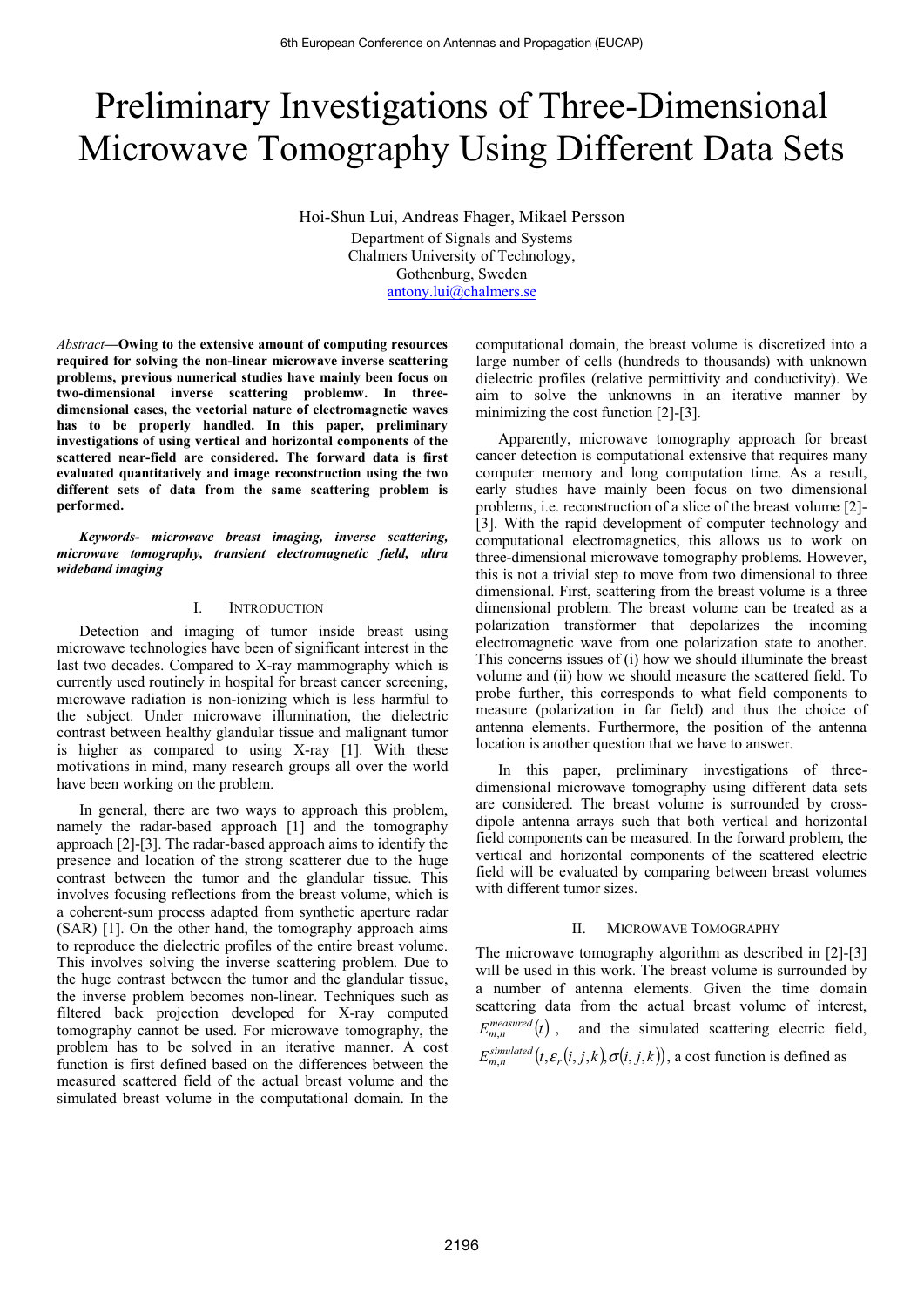$$
F(\varepsilon_r(i,j,k),\sigma(i,j,k)) = \sum_{0}^{T} \sum_{m=1}^{M} \sum_{n=1}^{N} \left( E_{m,n}^{measured}(t) - E_{m,n}^{simulated}(t, \varepsilon_r(i,j,k),\sigma(i,j,k)) \right)^2 \, dt \,. \tag{1}
$$

Here,  $\varepsilon_n$   $(i, j, k)$  are  $\sigma$   $(i, j, k)$  the dielectric properties of the assumed breast volume in the simulation environment using Finite Difference Time Domain (FDTD) and  $(i, j, k)$  is the index of the Yee cell in the FDTD simulation. *M* and *N* are the number of transmitting and receiving antennas respectively and the small letters m and n label the antenna elements. The cost function (1) is minimized using a gradient-based optimization algorithm.



Figure 1. The simulation setup in FEKO environment. The simple breast volume is modelled using a hemisphere (in green) and a tumor is modelled using a small sphere inside the breast (in yellow). The breast volume is surrounded by a circular array of cross dipole antennas.

In previous studies, the reconstruction is performed in twodimension and only the parallel polarized field is considered. As a proof-of-concept, the scattering problem and the image reconstruction is performed in two-dimension. In the full threedimensional case, the breast volume acts as a polarization transformer and de-polarizes the incoming field into both horizontal and vertical components even though the incident field is only horizontal or vertical polarized. The vectorial nature of electromagnetic field has to be taken into account when considering the entire inverse scattering problem [4]. In the radar imaging, polarization information has been extensively exploited [5]. Instead of polarization, in the nearfield region, we looked into the different field components as a basis for image reconstruction.

#### III. COMPARISONS OF FORWARD SCATTERING DATA

Before moving into the actual image reconstruction, another question that we need to ask is how well the forward data we can obtain with different field components. In particular, the main objective is to detect malignant tumor inside the breast volume and we need to ensure that the tumor is well illuminated. In view of this, vertical and horizontal field components of the forward scattering problems of the breast volumes with (i) no tumor and (ii) different sizes of tumors are compared quantitatively. This will first give us some ideas about how we should effectively illuminate the breast volume. At the same time, chances for the two different inverse

problems (breast volume with and without tumors) heading to the same solution could potentially be minimized [6]-[7]. In previous work, we have studied the ultra wideband (UWB) scattering of different breast volumes with different tumor sizes and dielectric profiles under plane wave illumination with different polarization basis.



Figure 2. Dielectric Profiles of the breast volume with healthy tissue and tumor using the Debye model [9].



Figure 3.  $MD_{A,B,amplitudes}$  values for the case of the 10mm tumor for *A* and *B* ranges from 1 to 18, with 1 corresponds to the position of  $\varphi = 0^{\circ}$ . (a) to (d) shows the results with different transmitting and receiving antenna pairs that are oriented in (a)Horizontal Horizontal, (b) Vertical Vertical, (c) Horizontal\_Vertical and (d) Vertical\_Horizontal manners.

Instead of exciting the breast volumes under plane wave illumination in [6]-[7], the breast volume is now surrounded by a circular array with cross dipole antennas. Only one antenna is radiating and the scattered field from the breast volume is measured by all the antennas. The electromagnetic problem is solved using commercial hybrid finite element and moment method solver FEKO [8] from 23MHz to 3GHz with 128 samples in frequency domain. The setup in FEKO environment is shown in Fig. 1. The radius of the circular array is 12cm.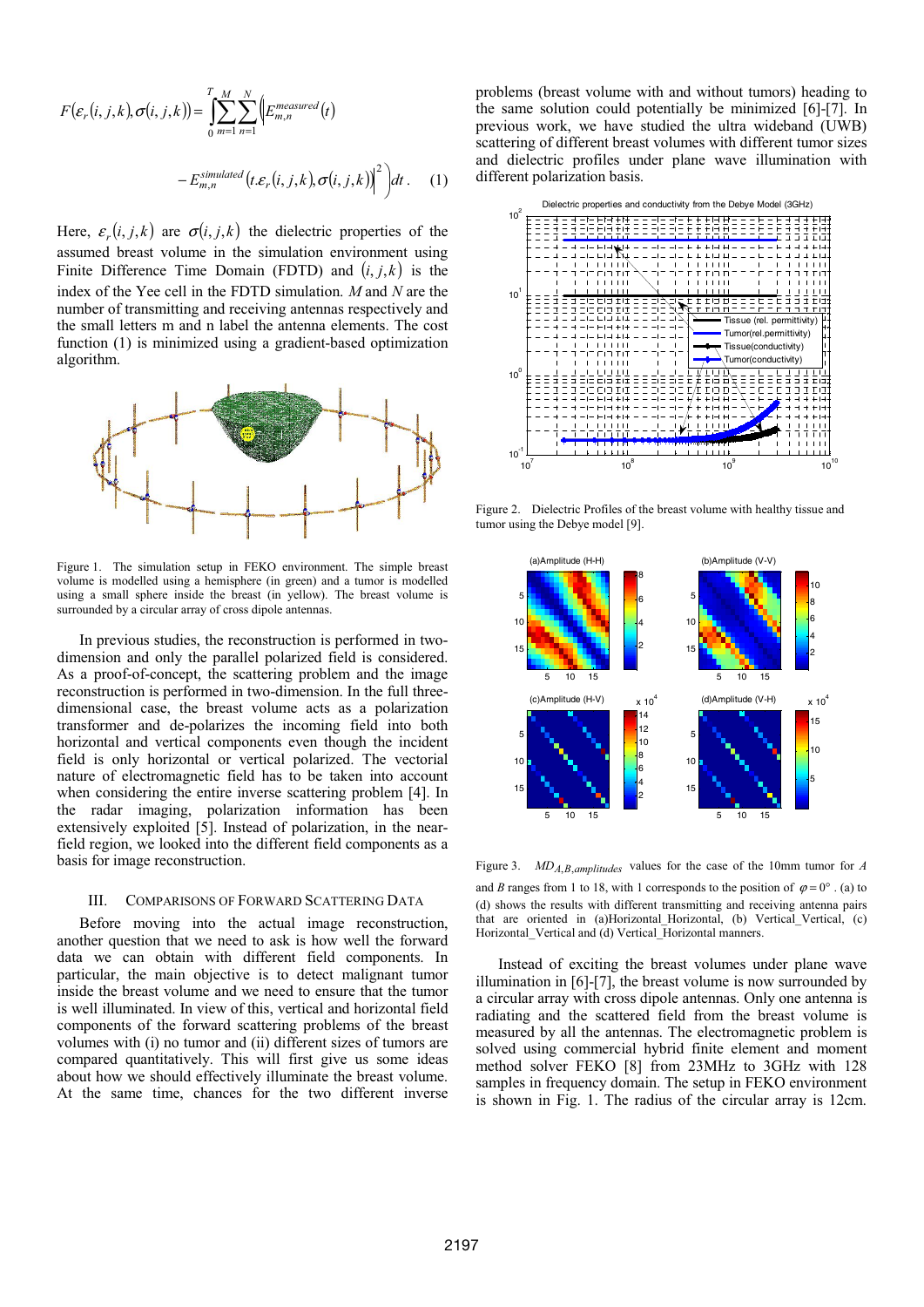Each antenna element is terminated with a 50 ohm load. In total, there are 36 antennas surrounding the breast volume, half of them are oriented vertically and the other half oriented horizontally. The antennas are evenly distributed among the entire circle (i.e.  $20^{\circ}$  separation). The breast volume is modeled as a hemisphere with a radius of 4cm and the tumor is centered at the position of (r=24.5mm,  $\theta = 54.7^{\circ}$ ,  $\varphi = 45^{\circ}$ ). The dielectric properties of the breast volume and the tumor are given by the widely-used Debye model in [9] and the corresponding dielectric profiles are shown in Figure. 2.

In total, there are 36 antenna elements, resulted in 1296 combinations and each of them has 128 frequency samples, which is not easy to analyze individually. In view of this, we need to introduce some parameters to get an overview of the results. As mentioned before, the objective of this work is to quantify the differences of the measured voltages at the antenna terminals (i.e. measurable scattered field components) between breast volumes with and without tumors. Here, we take the case without the tumor as a reference and we compare it for the cases with a tumor with (i) 5mm and (ii) 10mm radius. To quantify the amplitude response, the relative difference and the mean difference between antenna elements *A* and *B* are given by  $MD_{A,B,amp}$ 

$$
S_{A,B,diff,amplitude}(f) = \frac{\left\| S_{A,B,ref}(f) \right\| - \left| S_{A,B,tumor}(f) \right\|}{\left| S_{A,B,ref}(f) \right|} \times 100\%, (2)
$$
  

$$
MD_{A,B,amplitude} = \frac{\left[ \sum_{f=\Delta f}^{N\Delta f} S_{AB,diff,amplitude}(f) \right]}{N},
$$
 (3)

where  $|S_{A,B,ref}(f)|$  and  $|S_{A,B,tumor}(f)|$  are the S-parameters of antenna elements *A* and *B* for the cases (i) without and (ii) with tumor respectively. The phase information between the two cases are quantified using similar measures, given by

$$
S_{A,B,diff,phase}(f) = \left| \angle S_{AB,ref}(f) - \angle S_{AB,number}(f) \right|, \quad (4)
$$

$$
MD_{A,B,phase} = \frac{\left[ \sum_{f=\Delta f}^{N\Delta f} S_{AB,diff,phase}(f) \right]}{N}.
$$
 (5)

The results for  $MD_{A,B,amplitude}$  for different transmitting and

receiving antennas pairs are shown in Figure 3(a) and (d). The case for both the transmitting and receiving antennas that are vertically-oriented is shown in Figure 3(a). The vertical and horizontal axis corresponds to the transmitting and receiving antenna elements respectively, ranging from 1 to 18, with antenna element 1 locate at  $\varphi = 0^{\circ}$ . The results for the cases of (i) transmitting using vertically-oriented antennas and receiving using horizontally-oriented antennas, (ii) transmitting using horizontally-oriented antennas and receiving using vertically-oriented antennas and (iii) transmitting using vertically-oriented and measuring using

horizontally-oriented antennas, are shown in Figures 3(b) to (d) respectively.



Figure 4.  $MD_{A,B,amplitudes}$  values for the case of the 10mm tumor for *A* and *B* ranges from 1 to 18, with 1 corresponds to the position of  $\varphi = 0^{\circ}$ . The transmitting antennas are horizontally-oriented and the receiving antennas are vertically-oriented.The values on the diagnoals and the two second diagnoals are removed and artifically replaced by -10 shown in dark blue in the figures. The replaced values are for display purposes and should not be considered in the analysis.



Figure 5.  $MD_{A,B,phase}$  values for the case of the 10mm tumor for *A* and *B* ranges from 1 to 18, with antenna 1 corresponds to the position of  $\varphi = 0^{\circ}$ . (a) to (d) shows the results with different transmitting and receiving antenna pairs that are oriented in (a)Horizontal Horizontal, (b) Vertical Vertical, (c) Horizontal Vertical and (d) Vertical Horizontal manners.

For the case when both transmitting and receiving antennas are located vertically or horizontally, the differences are relatively small with maximum  $MD_{A,B, amplitude}$  values up to 8% to 13% (as shown in Figure 3(a) and (b)). It is interesting to see that the relatively large values (shown as red color) appear in the two second diagonals of the figures, which correspond to the direct path. The diagonal component, which corresponds to the monostatic responses, appears to be relatively small for both cases. This is different to the results in our previous study [7] that maximum values occur along the diagonal when the scattered far fields are considered. The difference is due to the introduction of cross dipole elements in the near-field region where mutual coupling between the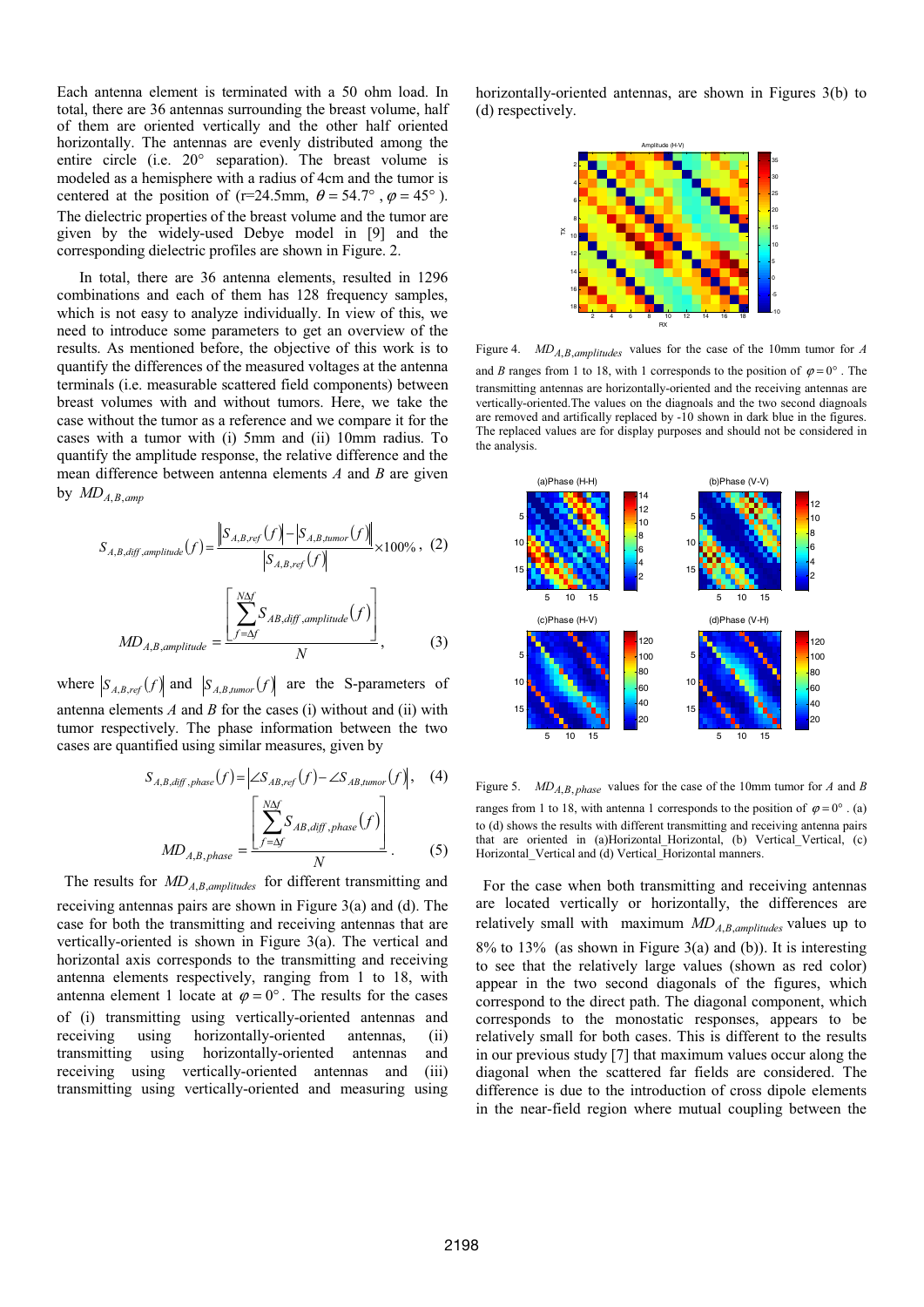antennas and higher order interactions between the breast and the antennas are taken into account. Further investigations are required to find out the reasons behind such differences.



Figure 6.  $MD_{A,B,amplitudes}$  values for the case of the 5mm tumor for *A* and *B* ranges from 1 to 18, with antenna 1 corresponds to the position of  $\varphi = 0^\circ$ . (a) to (d) shows the results with different transmitting and receiving antenna pairs that are oriented in (a)Horizontal\_Horizontal, (b) Vertical\_Vertical, (c) Horizontal Vertical and (d) Vertical Horizontal manners.

Next, the cross pairs are considered and the corresponding results are shown in Figure 3(c) and (d). The results show that extremely large values (with more than 10,000%) appear in the off-diagonal and the two second diagonals that correspond to the cross monostatic responses and direct paths responses respectively. Such high values could be due to the fact that the geometry is symmetric for the case when there is no tumor such that the response is extremely low for those cases [7]. This is not realistic in practice as human breast is not homogenous. For other antenna pairs shown in Figures 3(c) and (d), the  $MD_{A,B,amplitudes}$  values are within 10% to 35%. To get a better idea about the other antenna pairs, we have removed those large values on the diagonals and two second diagonals and replaced by a value of -10. The corresponding results for the (H-V) combination are shown in Figure 4. The deep blue color in the figure corresponds to the removed values and replaced artificially by -10. These values should not be considered in the analysis. Ignoring the removed values, it is seen that the the  $MD_{A,B,amplitudes}$  values are from 15% to 35% which are higher than that of the cases with both transmitting and receiving antennas oriented in the same manner. Due to the reciprocity of electromagnetic waves, the results for V-H are also within the range of 15% to 35% and thus not included here. Figure 5 shows the  $MD_{A,B,phase}$  values. For the cases where

both transmitting and receiving antennas are located in the same manner, the phase changes is within  $15^\circ$ . For the cross antennas pairs, the large phase values occur at the diagonal and two off-diagonals with more than  $100^\circ$  phase changes.



Figure 7.  $MD_{A,B,amplitudes}$  values for the case of the 5mm tumor for *A* and *B* ranges from 1 to 18, with 1 corresponds to the position of  $\varphi = 0^{\circ}$ . The transmitting antennas are horizontally-oriented and the receiving antennas are vertically-oriented.The values on the diagnoals and the two second diagnoals are removed and artifically replaced by -10 shown in dark blue in the figures. The replaced values are for display purposes and should not be considered in the analysis.



Figure 8. *MD*<sub>A,B, phase</sub> values for the case of the 5mm tumor for *A* and *B* ranges from 1 to 18, with antenna 1 corresponds to the position of  $\varphi = 0^{\circ}$ . (a) to (d) shows the results with different transmitting and receiving antenna pairs that are oriented in (a)Horizontal Horizontal, (b) Vertical Vertical, (c) Horizontal\_Vertical and (d) Vertical\_Horizontal manners.

Next, the size of the tumor is now reduced to a 5mm radius sphere in the simulation and the corresponding results are shown in Figures 6 to 8. As the tumor size reduces, the contrast of the forward data reduced significantly for all cases. This is in line with the conclusion in our previous work that the data contrast is sensitive to the changes of tumor sizes [7]. Comparing the H-H, V-V cases with the H-V and V-H cases, the former two show the maximum  $MD_{A,B, amplitudes}$  of 1 to 1.2% (Figure 6(a) and (b)), while that of the H-V case is within 5 to 15% (Figure 7). This indicates that potentially the cross-components could be useful for imaging small-sized tumor.